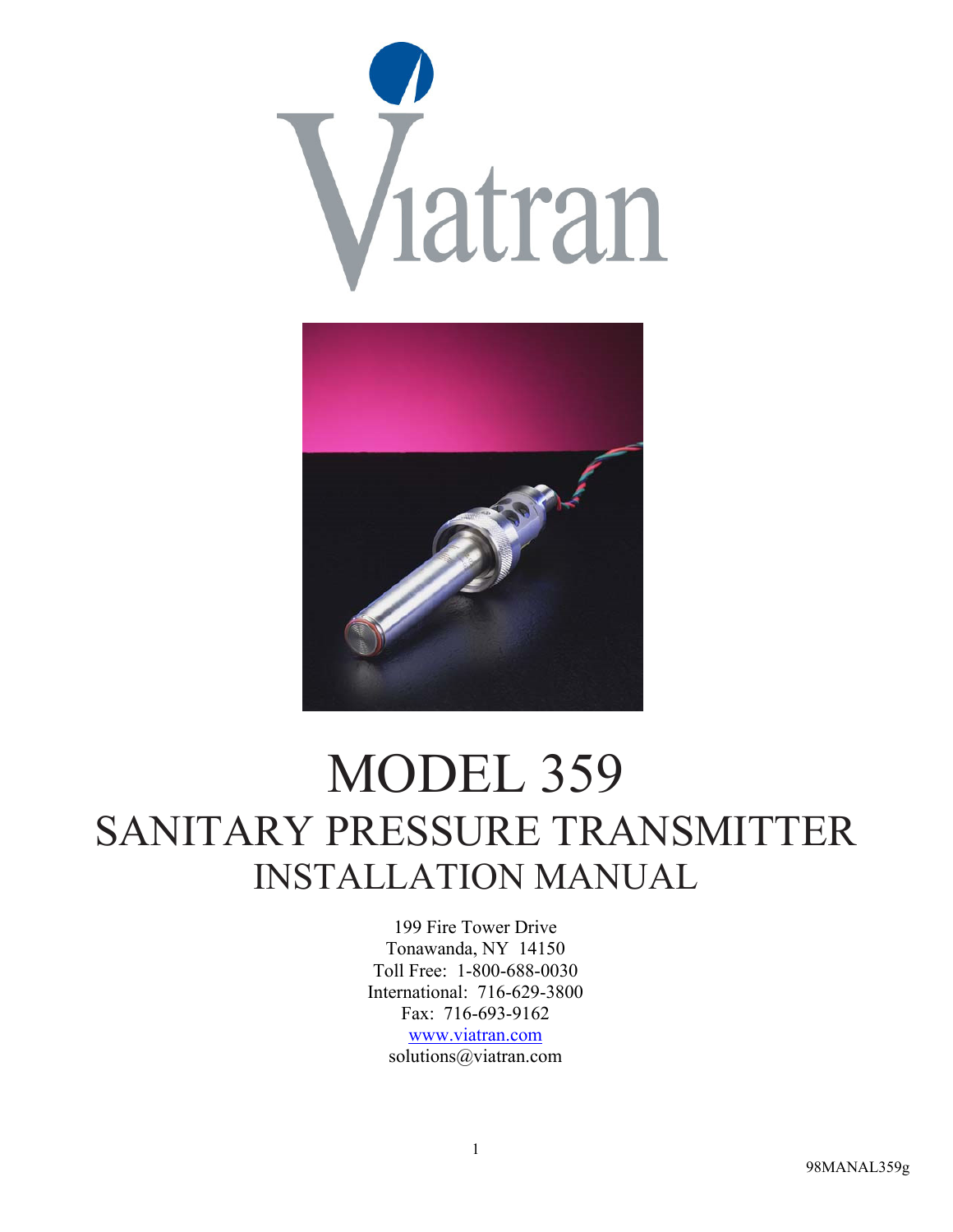# PRODUCT OVERVIEW

All information contained in this document is representative of a standard Model 359. If the product you ordered has special requirements or modifications, refer to the Laser Marked information on the product and your purchase order for possible alteration to the product's configuration. Failure to verify product configuration before installation may cause permanent product damage and in most cases, void the manufacturer's product warranty. If you are unsure or have questions about your product, please contact our Application Engineers for assistance.

Remove and retain all instruction manuals and performance certificates that are shipped with the product. These documents provide important information on the product's calibration, operation, safety precautions, recommended maintenance, re-calibration requirements, repair service instructions and warranty information. These documents are updated from time to time as changes to the product occur and should be reviewed at receipt so that proper and safe installation can occur.

## Specifications: Connection Diagrams:





**Typical Adapter Installation Typical Tank Installation Typical Tank Installation** 

**ING SUPPLIED**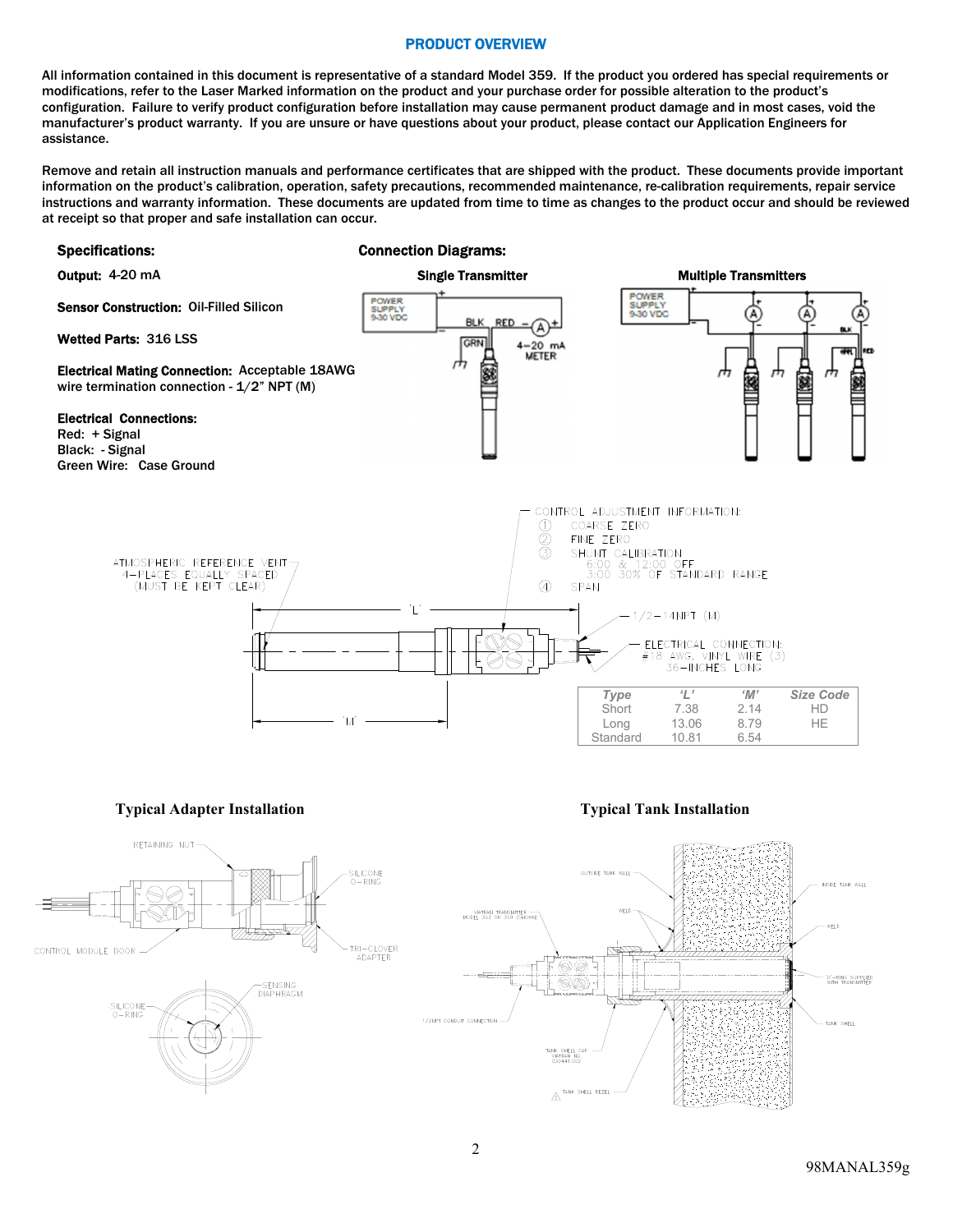# INSTALLATION REQUIREMENTS & CAUTIONS

- 1. The Model 359 is shipped from the factory with a protective cover over the sensing diaphragm. Care must be taken at all times to prevent the diaphragm from becoming damaged or ruptured.
- 2. The Model 359 is shipped with a silicone (FDA Approved) O-Ring that provides a seal to the tank receiver or adapter. Care should be taken to ensure the O-Ring is seated properly. If it is not, product will leak out of the breather passageway. A part number for a spare O-Ring is listed in the accessories section of this Installation Manual.
- 3. The threaded tank shell-retaining nut, optionally available from Viatran, secures the transmitter into the tank receiver or adapter. It is recommended that this nut be hand tightened to provide the required force to seat the O-Ring. An optional wrench is available for this nut if solidified product prevents the nut from being loosened by hand. When the transmitter is removed from the receiver or adapter, the O-Ring should be removed, inspected and cleaned or replaced if necessary.
- 4. It is important that breather passageways be kept clear of solidified product. If these holes become blocked, the transmitter output will be erratic due to changes in barometric pressure. A probe, such as a pipe cleaner, may be used to clear the reference vent holes. If the problem persists, soak the unit in Isopropyl Alcohol to dissolve any blockage.
- 5. If the transmitter must be removed for an extended period of time, a dummy plug is optionally available to seal the tank so tank or system can be put back in service. Like the Model 359, the plug is secured into the tank receiver or adapter by the retaining nut and sealed by the O-Ring. For the appropriate length plug, please contact one of our Application Engineers.
- 6. This product cannot be used in sterilization systems as described in the 3A Sanitary Standard 74 XX (latest rev), Sections E1.9.
- 7. During product installation, the customer shall verify that all o-rings, gaskets, or seals meet or exceed the requirements of the 3A Sanitary Standard 74 - XX (latest rev).
- 8. This product utilizes a sensing diaphragm that is "corrugated" or "grooved", and shall be mounted at a minimum of 10 degrees to meet the intent of 3A Sanitary Standard 74 – XX (latest rev), for self draining when installed in a process tank or piping by the customer.
- 9. The mounting for the Model 359 Tank Spud, shall have the "flats" of the shell aligned so as to allow for leak detection of the tank mounting. 10. This product utilizes a fill fluid, DC-200 (CAS# 63148-62-9), and has been determined to be non-toxic.
- 11. Adapters for Model 359, in general, are not 3A approved. Customer must ensure that the installation meets the requirements of 3A
- Sanitary Standard 74 XX (latest rev) for both leak detection and self draining when installed in a process tank or piping by the customer.

# BASIC OPERATION & INTERNAL CALIBRATION CIRCUIT

*Note: The casting of the module has raised numbers at the adjustment screw positions. Those numbers reflect the following function of the assigned screw.* 

Screw 1: Top Left, Coarse Zero Pot (CCW - Lower, CW - Raise)

Screw 2: Top Right, Fine Zero Pot (CCW - Lower, CW - Raise)

Screw 3: Lower Left, Internal Cal. Activation Pot (12 or 6 o'clock position – Disengage; 3 o'clock position - Engage)

Screw 4: Lower Right, Span Adjustment Pot (CCW - Lower, CW - Raise)

- 1. Outside of using the calibration circuit or the availability of a metrology lab for obtaining a pressure (Full Scale) reading, no object should be used to physically move the sensor. The diaphragm can easily be ruptured by a fingernail.
- 2. Once proper connections and power are applied, the unit should begin to function.
- 3. Check the zero (4.00 mA) with the performance certificate to verify condition. If it is out of specification from the performance certificate, use the coarse and fine zero adjustment screws to obtain the proper reading.
- 4. With *no* pressure applied, engage the calibration circuit by slowly rotating the calibration screw until the current output rises to about 8.80 mA's (for a standard calibrated range). Check the reading with the performance certificate. If the reading is off, adjust the span screw to raise or lower the reading – return the calibration circuit to the original position.
- 5. When making zero and/or span adjustments, there may be some interaction between the zero and span readings repeat adjustments if needed.
- 6. Always return the calibration screw to off or full CCW position before installing the transmitter into the application. *Note: This is a common reason for incorrect readings at start-up. The calibration circuit must be deactivated in order for the product to perform properly.*
- 7. Once the product has been tested and functionality verified, the power and meter connections may be removed and the product reconnected to the instrumentation loop.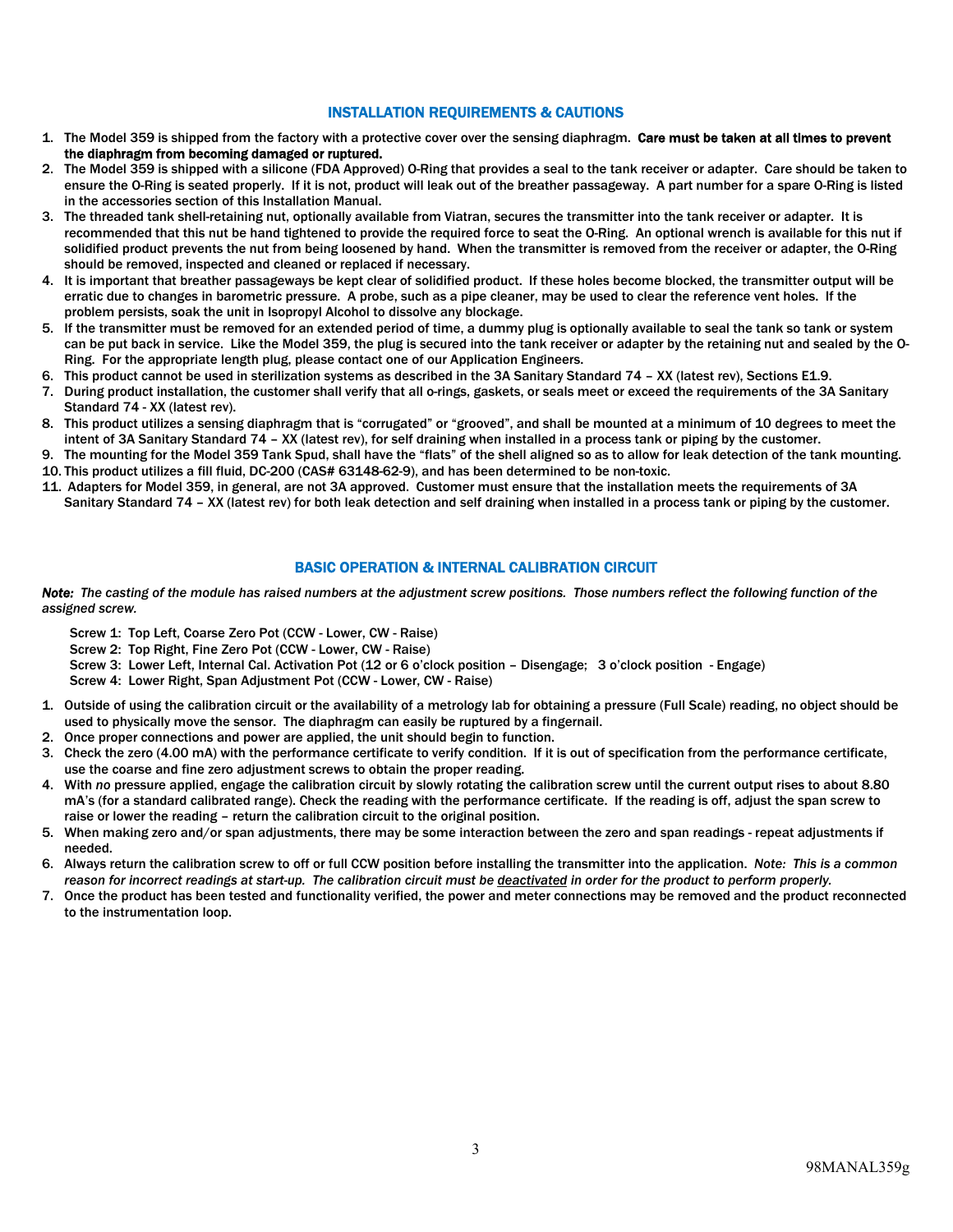# NON-STANDARD RANGE (NSR) CALIBRATION

#### *Definition*

*NSR: A non-standard range is a customer request to provide alternate scaled readings. Through the use of a single transmitter, numerous pressure ranges can be monitored. Depending upon the model, the transmitter can be scaled down to any pressure range, from three times to five times the original range. Only NSR requests for ranges less than the sensor rated range are recommended and in most cases possible.* 

The module type products have the ability to be re-ranged for different levels of measure. The NSR is possible due to the ability of the adjustment screws to alter where the zero and span will fall. Refer to the below example for field NSR calibration.

#### *NSR EXAMPLE*

You have Viatran's Model 359 with a standard range of 0 to 300" WCG. You would like to set an NSR of 0 to 150" WCG. Refer to the Performance Certificate and obtain the following:

> $Zero = 0$ " WCG = 4.00 mA Full Scale = 300" WCG = 20.00 mA Cal Value =  $90.04$ " WCG =  $8.81$  mA

In order to recalibrate the transmitter, you must determine the cal reading in mA's at the NSR range. This is done by calculating what the cal output should be at the NSR range. For the example listed, the standard calibration value is set to represent 90.04" WCG. Once internally set, the calibration (Cal) will always represent this pressure.

Use the formula: Cal mA's =  $[(16 \times \text{Standard Cal Press} \times \text{C}) / \text{desired range}] + 4$ Substitute Actual Numbers: Cal mA's =  $[(16 \times 90.04) / 150] + 4$ Cal mA's =  $(1440.64 / 150) + 4$ Cal mA's =  $9.604 + 4$ Cal mA's = 13.604 mA's

The zero would be set for 4.00 mA's, and the calibration circuit will read (after adjusting span) 13.604 mA's when activated. This would provide a new NSR range for the unit of 4-20 mA's over 0-150" WCG.

# ACCESSORIES - OPTIONAL EQUIPMENT

Please contact Viatran for these and other available accessories.

O-Rings Retaining Nut (Required for all adapters) Retaining Nut Wrench Polyhead Connection Box Digital Indicators Tank Adapters Tank Shell (Receiver) Tank Shell Bezel Tank Plugs

### PREVENTATIVE MAINTENANCE

Note: This checklist should be followed each time a transmitter requires preventative maintenance. Depending on product usage cycle, all maintenance should be done on a schedule that is reflective of the application.

- 1. Cleaning in place is the recommended process that should be performed as the system or process permits.
- 2. The O-Ring seal and sensor surface should be visually checked whenever the unit is removed or every 6 months, usage dependent. Any visible damage, especially deep gouges or cuts in the sensor, would require the unit to be returned for evaluation. A soft, lint-free, cloth dampened with a process recommended cleaner may be used to clean the sensor to remove excessive media buildup. Never use compounds or solvents that are not compatible with the wetted materials. The sensor area should never be scrubbed with a stiff or metal brush.
- 3. The sensor surface and/or gasket seal should be visually checked whenever the unit is removed or every 6 months (usage dependent). Any visible damage, especially deep gouges or cuts in the sensor, would require the unit to be returned to Viatran for evaluation.
- 4. Care should be used when handling the unit by the connection wires. Continued movement of these wires will weaken the seal. Seal failure will result in internal contamination and non-warranty product failure. Visually inspect the connection area every 6 months (usage dependent).
- 5. The module door should always remain (closed) over the adjustment screws. Constant exposure of the adjustment screws to mists, dusts or contaminants could cause them to become "frozen" in place, causing the module to become locked and non-usable. This would render external adjustment difficult at best. Replacement magnets are available if this problem occurs. Hence a visual inspection of the calibration pots should take place on a 2 to 4 week schedule, or when extreme environmental conditions require it.
- 6. NEVER Strike a presumed failed transmitter. If the transmitter is in working order, the shock could (and usually does) cause additional failure.